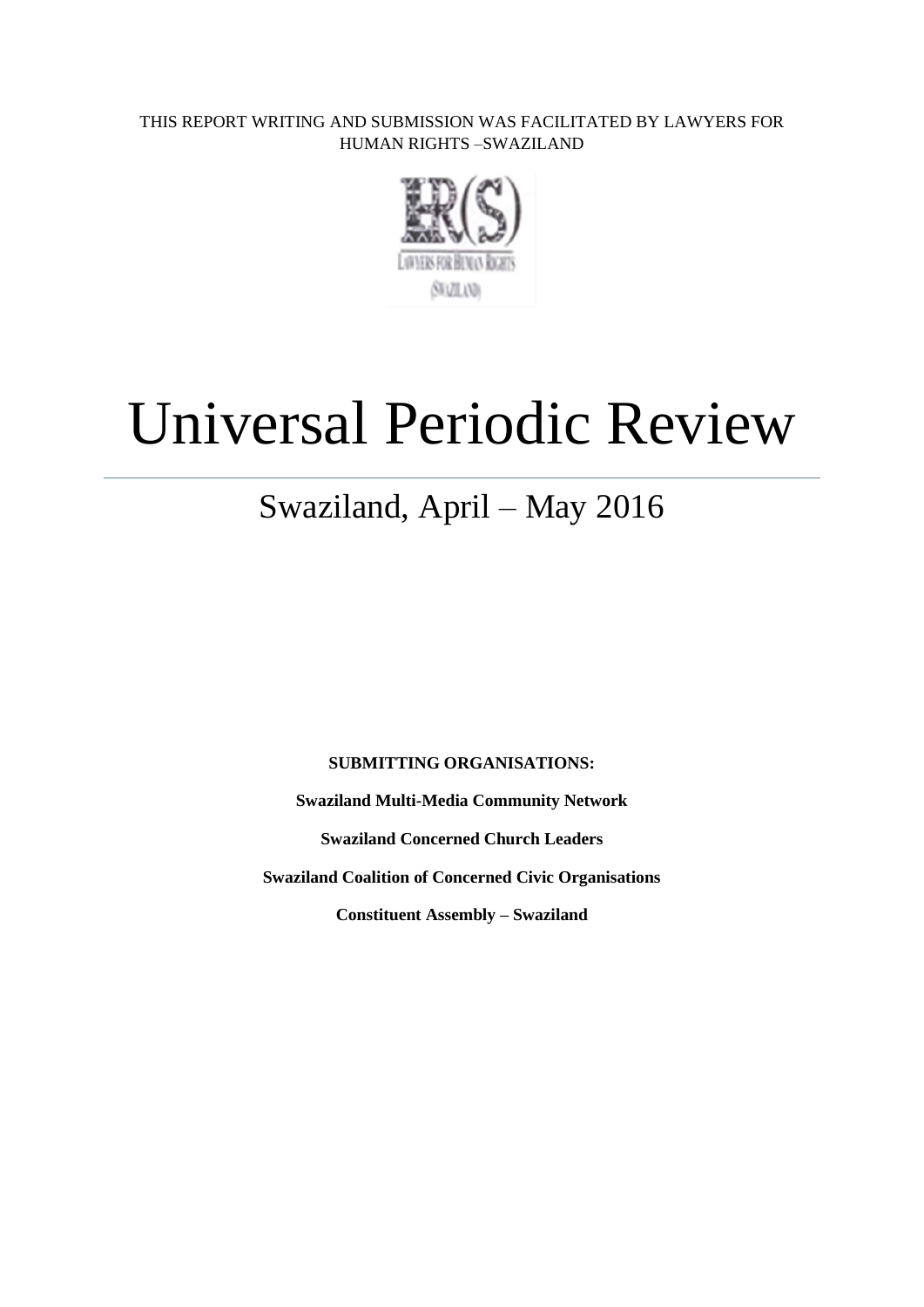#### **1. FOLLOW UP TO THE PREVIOUS REVIEW**

Swaziland appeared under the Universal Periodic Review in October, 2011; where they accepted 107 recommendations and rejected 33 with 3 pending recommendations. Most of the recommendations the country received were in relation to civil and political rights<sup>1</sup>. These recommendations were in relation to freedom of expression, and the establishment of community radios; open space for civil society and political parties to assemble peacefully. On civil rights, the recommendations related to improvement of prison and detention centres; and guarantee the independence and impartiality of the judiciary system and train officers responsible for law enforcement and members of the judiciary and further ensure legal oversight for law enforcement officials. The recommendations were in relation to freedom of expression, and the establishment of community radios; open space for civil society and political parties to assemble peacefully. On civil rights, the recommendations related to improvement of prison and detention centres made by Australia; and guarantee the independence and impartiality of the judiciary system and train officers responsible for law enforcement and members of the judiciary and further ensure legal oversight for law enforcement officials. Although Swaziland accepted all of these recommendations, this coalition is disappointed to note that very little steps have been taken by the government to implement the commitments it made at the last UPR. Indeed, most of them are still pending attention by the state under review while in some cases the situation has worsened as elaborated on this report. The country is party to the International Covenant on Civil and Political Rights having signed in 26 March, 2004. The initial state report is overdue since 26 June, 2005. Swaziland is however not party to the Optional Protocols of the ICCPR. It is concerning that the country rejected recommendations to accede to optional protocols of the ICCPR<sup>2</sup>. Further, the state reconfirmed its rejection of recommendations to allow political parties to participate in elections. Swaziland also confirmed that it intended to ratify the Optional Protocol to the UN Convention against Torture, but had not done so as yet. The state cooperation and or willingness to cooperate with the Human Rights Council is wanting; as demonstrated by the state's rejection to issue a standing invitation to the Special Rapporteurs and the Working Group of the United Nations human rights systems<sup>3</sup>.

# **2. THE NATIONAL HUMAN RIGHTS FRAMEWORK**

The Constitution of Swaziland, 2006 embraces civil and political rights<sup>4</sup> in its Bill of Rights. However, these rights continue to be compromised by legislations that are not aligned to the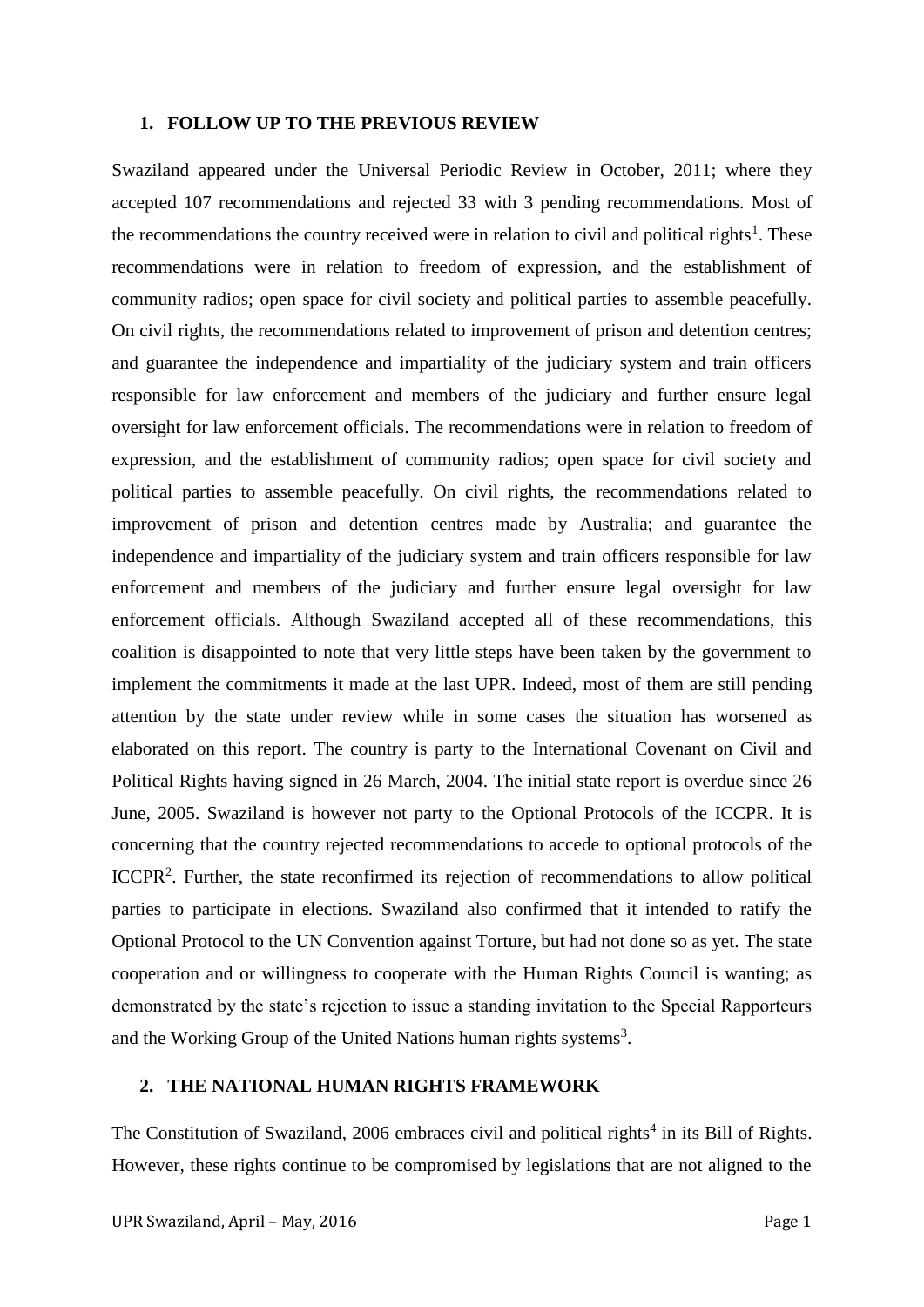constitution. The Suppression of Terrorism Act 2008, Public Order Act 1963, Swaziland Administration Order 1998, Sedition and Subversive Activities Act (Act No 46 of 1938) and the King's Decree 1973 are pieces of legislations that undermine the progressive nature of the Constitution on civil and political rights. Though the constitution is the Supreme Law of Swaziland, as stated in Section 2 (1); legal judgements continue to apply these laws. There are other matters related to the independence of the judiciary; while there are no alternative remedies for justice as the Human Rights and Public Administration Commission is still not operational. There is a deadlock of cases that are still not investigated by the Commission as it still lacks an enabling legislation to operationalise it and personnel. Moreover, law enforcement officials continue to apply these laws, especially to civil society members.

The right to freedom of assembly and association is limited for political parties as some remain banned and have no enabling legislation that spells out their registration and participation in local government and national elections as the constitution recognises participation the *tinkhundla* system of government<sup>5</sup>. This system of government has limited citizens' rights to change their government in a way that conforms to international standards.

# **3. HUMAN RIGHTS SITUATION ON THE GROUND**

#### **Freedom of Assembly and Association:**

Swaziland has still not repealed the Swaziland Terrorism Act and continued to arrest members of the proscribed political organizations even for the mere fact of wearing a T-shirt with the proscribed political party's insignia. Seven members of the People's United Democratic Movement (PUDEMO) were arrested in Mbabane for wearing T-shirts with PUDEMO logo on the April, 2014 namely; Mr Mlungisi Makhanaya, Mr Bongani Gama, Mr Bafana Mabandla Magongo, Mr Siza Jabulani Tsabedze, Mr Brian Clive Ntshangase, Ntobeko Gedeon Maseko and Mr Mangaliso S'manga Khumalo. These members were released on bail and the docket number for the High Court case is 181/14. The said members of this organization were peacefully attending a court case of another human rights activist Mario Masuku and a Student activist Maxwell Dlamini. Mr Mario Masuku, the President of PUDEMO, had been arrested in Manzini Bosco Sports ground during the 2014 May Day Celebration for delivering a speech as PUDEMO President, which according to the STA is a proscribed entity. Mr Maxwell Dlamini was also arrested on the same day for having sang a song "am sorry mommy, we do not want dictators'', which is also classified as a terrorist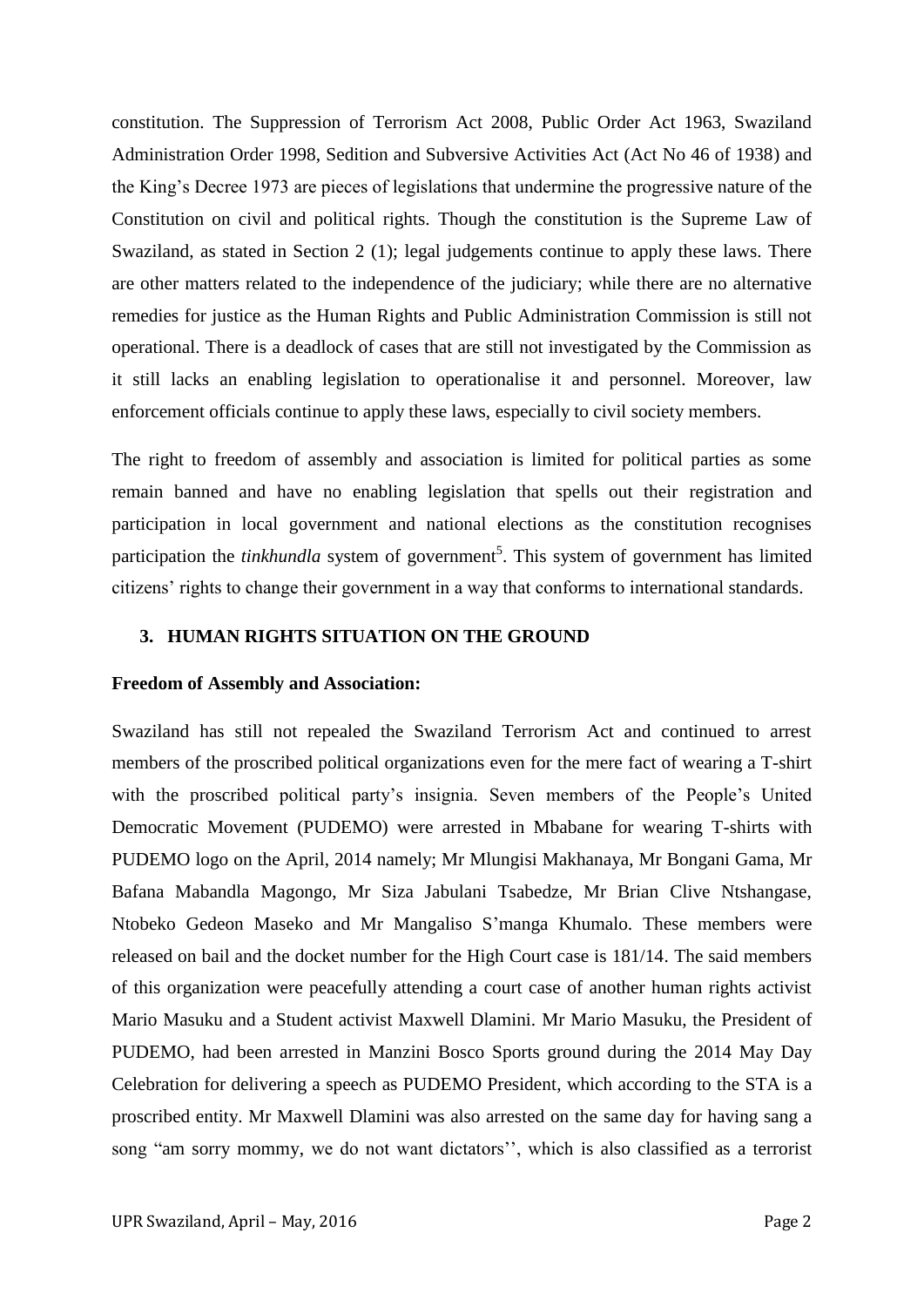crime under the STA. Mr Dlamini and Mario Masuku have been in police custody for 14 months and were released on bail on the 14th July, 2015.

The Secretary General for the Swaziland National Teachers Association SNAT, Muzi Mhlanga was assaulted by police on the 14th March, 2015 at the Teachers Offices (SNAT CENTRE). Police lead by their commanding officer from the Manzini Regional Headquarters, one Jele, stormed the hall with about 15 police officers and stopped the meeting, while about 200 others were outside the building. They moved out and got into their organizations mini bus where also police ordered them out of the mini bus and went further to deflate its tires. They forced the door open and Officer Thembinkosi Mngomezulu dragged the Secretary General out of the mini bus threw him down and they all assaulted him all over the body with fists and kicks which resulted in him losing his from tooth (left incisor). He was bruised all over the body especially the back and had lacerations on his penis. Police admitted having done that and came out to apologize but the absence of a legislation that protects freedom of association and expression; such is most likely to happen in future.

On the labour rights front; government has frustrated the registration of the Amalgamated Trade Union of Swaziland (ATUSWA). This union follows a merge of unions in the textile and apparel, mining, quarrying and related industries, and general manufacturing; metal workers; and unions in the engineering and retail, hospitality and catering sectors. The union filed its request for registration and its constitution with the Commissioner of Labour before its congress in September 2013. The legal advisor of the Ministry requested that they amend their constitution after their meeting in January 2014; to which they duly obliged; and in April 2014 they were told to remove the word "*amalgamated*" even though another union, the Swaziland Amalgamated Trade Union, had previously been registered without any concerns in this regard. The Executive of the Union believes that this is the delaying tactics that has prevented the registration of ATUSWA for over two years without any legitimate reason.

The law imposes substantive requirements on trade union constitutions, for example; that a general meeting open to all members shall be held once a year (Art.29 Industrial Relations Act). Only members of the unions who have paid subscription in full are permitted participate in votes (Art. 20 and 30 Industrial Relations Act<sup>6</sup>). Others categorise of workers are denied the right to freedom of association and assembly; this include the Police, Prison Staff and Export Processing Zone Worker<sup>7</sup>.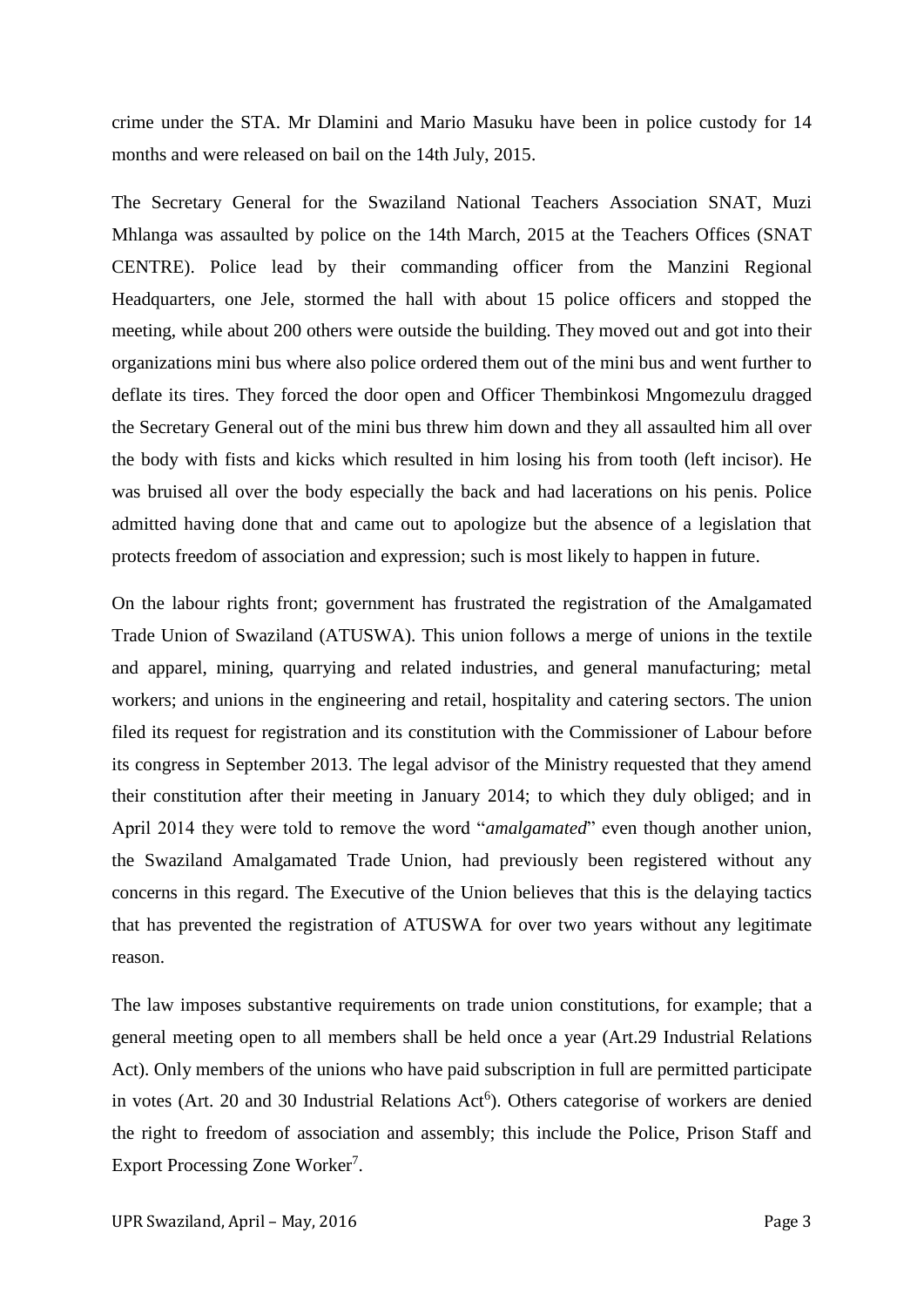#### **Freedom of Expression and Access to Information:**

The right to freedom of expression and access to information is threatened in the country. Independent media in Swaziland is still almost non-existent as it is not legally recognized or allowed to operate. Currently there is no enabling legislative measure for the full realization of free press and plurality of information in Swaziland. The Swaziland Broadcasting and Broadcasting Corporation Bills of 2010 have still not been passed five years after they were drafted. However, in 2013 there were two Acts which have a bearing on the Broadcasting Bill, namely the Swaziland Communications Commission (SCC) Act and the Electronic Communications Act that were enacted. This demonstrates the lack of political will about the need for media pluralism in the country, especially providing licences so that community radio can operate. Currently, there are seven<sup>8</sup> community radios in the country with the Lubombo community radio having formed more than fifteen years ago. The community radios have formed a network registered in October, 2014; called the Swaziland Multi-Media Community Network (SCMN) for purposes of collectively advocating for the passing of the enabling legislations as well as steer the activities of the community radios in Swaziland, including their promotion, licensing, training and technical support. Further, there is undue censorship of information particularly with the State-owned media house, and that the print media is almost invariably threaten with closure if they publish anything that somehow exposes the discrepancies of the obtaining system.

Also Thulani Maseko (human rights lawyer), and Bheki Makhubu (Chief editor of the Nation Magazine) were recently released by the Supreme Court on charges of contempt of court after serving a sentence of 15 months behind bars for exercising the right of expression. Mr. Maseko and Mr. Makhubu, were being charged with two counts for the offence of contempt of court alleging that they violated and undermined the dignity, repute and authority of the High Court of Swaziland by publishing malicious and contemptuous statements in the monthly Nation Magazine, about the case of *The King v Bhantsana Vincent Gwebu*.

While there are limitation of free media; space for civic engagement are threatened to be closed too. Government is currently working on a Tinkhundla and Regional Administration Bill of 2010 that has negative effects for civil society organisations to access community at grass root level, especially those that do awareness rising on human rights as they have not received any favour from state agents who had previously invaded and stopped their meetings. The Bill vest authority to access and convene community meetings to the local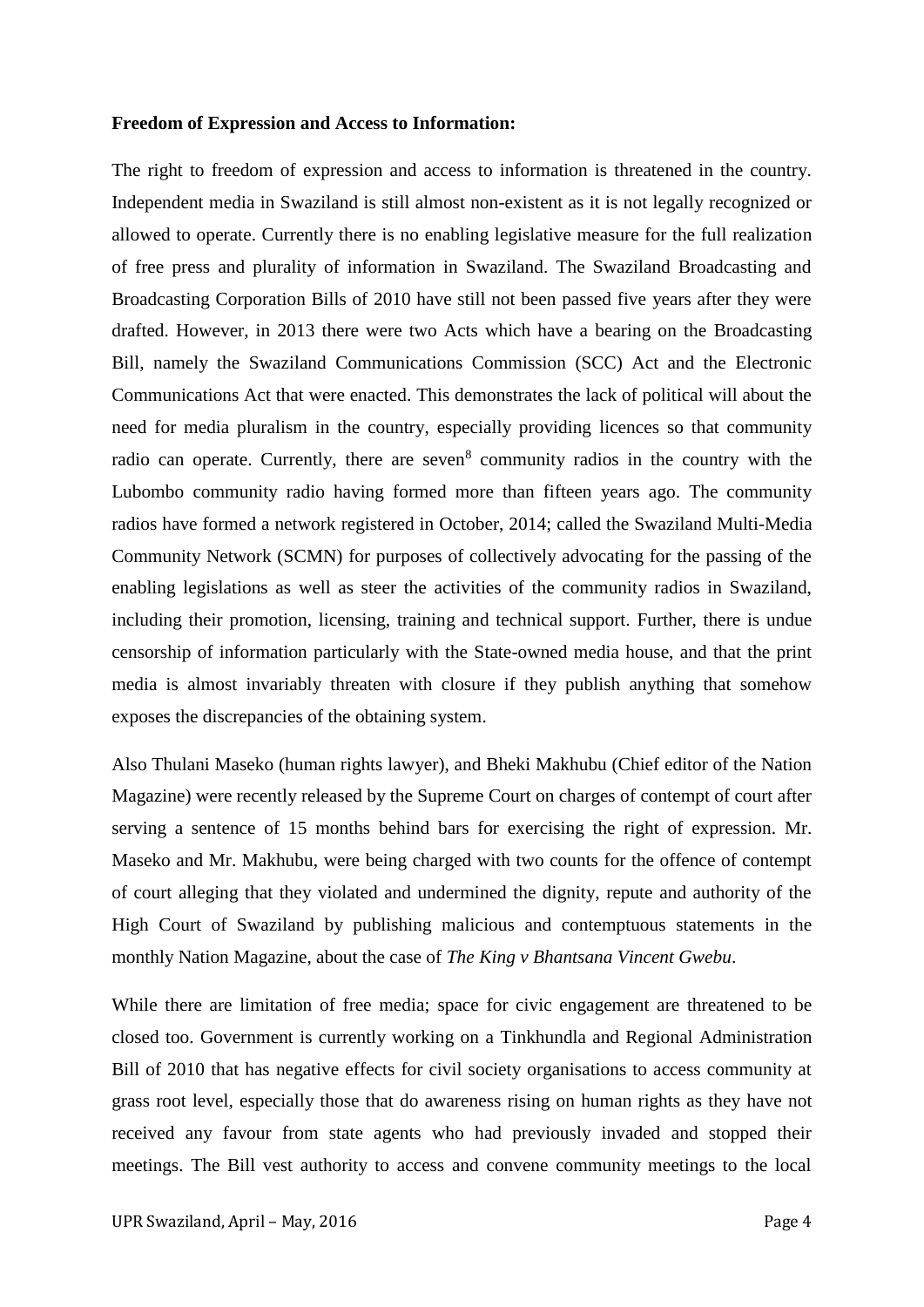authority; *chiefs and tindvuna*; and that permission to convene community meetings will be sought through the Ministry of Tinkhundla. These will have negative ramifications for organisations to access communities; especially those organisations that are deemed a threat to the status core. The general observation is that government embraces organisations working on soft issues such as service delivery; and have intimidated community meetings for advocacy organisations and those doing human rights education in the ground.

#### **Civic Participation & Pluralism in Elections**

While it was recommended that Swaziland has to enact a legislation that registers, legalizes and operationalizes political parties, the country still do not have the legislation and political parties still are not allowed to register and participate in election processes. The Constitution has clashing provisions (Section 25 and Section 79)<sup>9</sup>. Members of political parties and concerned citizens took the government to court in the case by *J.J. Sithole et-al V Government of Swaziland* to test the validity of the clashing constitutional provisions and the court ruled in favour of Section 79. This undemocratic act reveals that the countries' political play field is still not level as legislations and practical restrictions impeding on freedom of association, assembly and expression still exist despite previous recommendations towards same. More human rights activist continue to skip the country into neighbouring countries in seek for refuge as they run away from police torture for having delivered speeches or campaign for democracy in Swaziland. The most vulnerable are the youth and students at tertiary institutions (members of the Swaziland National Union of Students) whom when they speak out they then find themselves on the "wrong side of the law". This is an attempt by government to clamp down and limit students' activism in tertiary institutions as they are perceived to be a force that increases the membership of political parties.

In Shiselweni Region of Swaziland at Zindwendweni area on the 14th June, 2015, police detained one Mr Qolani Myeni for conducting civic education on democracy and human rights. Police from Lavumisa Police Station came and stopped the meeting saying that it was an illegal gathering. They took Mr Qolani Myeni into a police van and drove to the Lavumisa Police Station where he was questioned and later released after he was given strong warning never to hold an ''illegal'' meeting again. On the 16th February 2013 Swaziland United Democratic Front organized a prayer service on a theme; "The call for a national prayer for a People's government'' in Manzini at Bosco Skill Centre. The venue was then changed to the Cathedral Church in Manzini because the State Security Police were threatening to stop the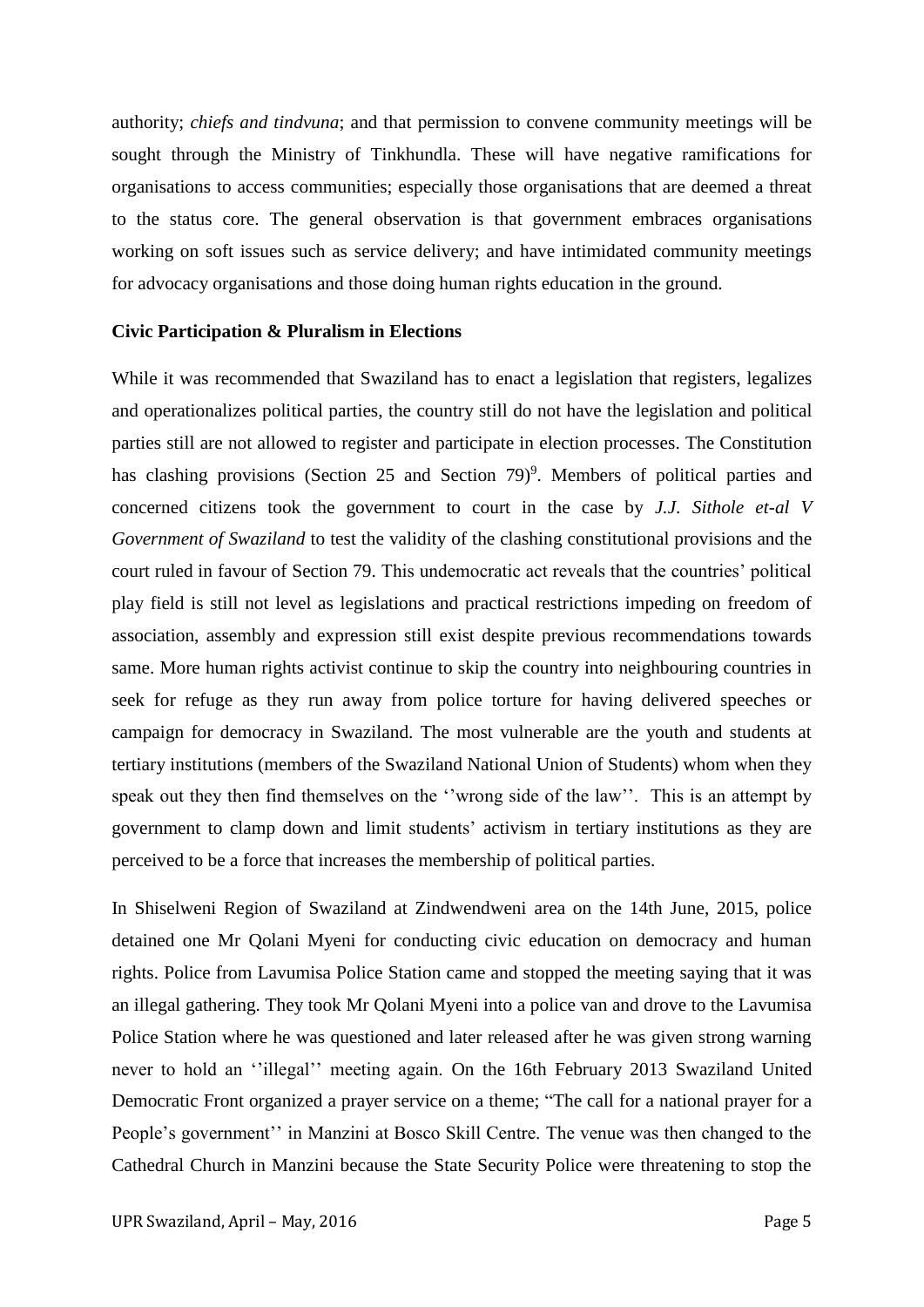prayer service. Police stormed inside the Cathedral Church while the Bishop Pail Verryn was on pulpit and forcefully stopped the prayer service and ordered everyone out of the church and its surroundings. The State Security Police were led by Matsapha Police Station's Commander, Howard Hlophe.

# **Detention Centres & Prison Conditions**

There is evidence that detention centres and prison conditions are graded to be below humane and liveable standards. In a matter between *Tsela v The Commissioner of Police and others* it was ascertained that Tsela was arrested by police officers and placed in police cells at Mbabane police station for two days. The court noted that he was he complained of poor living conditions. He offered that the cell was too small and he had to sleep or sit curled up. He was given food once a day at about 3:00 PM. He had to use a bucket to relieve himself otherwise he was allowed out of the cell once a day to relieve himself<sup>10</sup>; while another plaintiff complained of deprivation of basic amenities in police cells such as clean blanket, good food and reasonable sanitation<sup>11</sup>. A more recent statistic released by the His Majesty's Correctional Services Public Relations Officer Bongani Khumalo in February 21, 2015 revels that there are  $3\,500$  inmates countrywide<sup>12</sup>. A dormitory with a holding capacity of 80 inmates holds  $185$  prisoners; and this is report from one inmate<sup>13</sup>. According to the Swaziland Correctional Services, the prisons are overpopulated attributed to the bag log of cases within the courts also that those less serious offences are not usually remitted to community work. Statistics released by His Majesty's Correctional Services (HMCS) in January 2013 indicated there were 3,280 sentenced inmates, which exceeded the prison system's holding capacity by 442 inmates. As of May there were  $619$  pre-trial detainees<sup>14</sup>. Overcrowding in prison and detention centres exposes inmates and officers to diseases and illness. In 2010 alone, a total of 1 173 inmates were refereed to government hospitals for treatment, and 14 died due to illness<sup>15</sup>. The country has one female prison centre. There is no separation between female detainees and convicts; female juveniles are also held in adult correctional facility<sup>16</sup>.

#### **Deaths in police custody and unlawful deprivation of life**

A Mozambican national, Luciano Reginaldo Zavale (35) died in police custody after being taken in for questioning. Three police officers who had held Zavale for questioning claimed he complained of feeling hot and he striped himself to the waist; while reports from his brother who went to inspect his body found a gaping wound at the back of head<sup>17</sup>. The three police officers were ordered to remain at the police camp and not report to work for concerns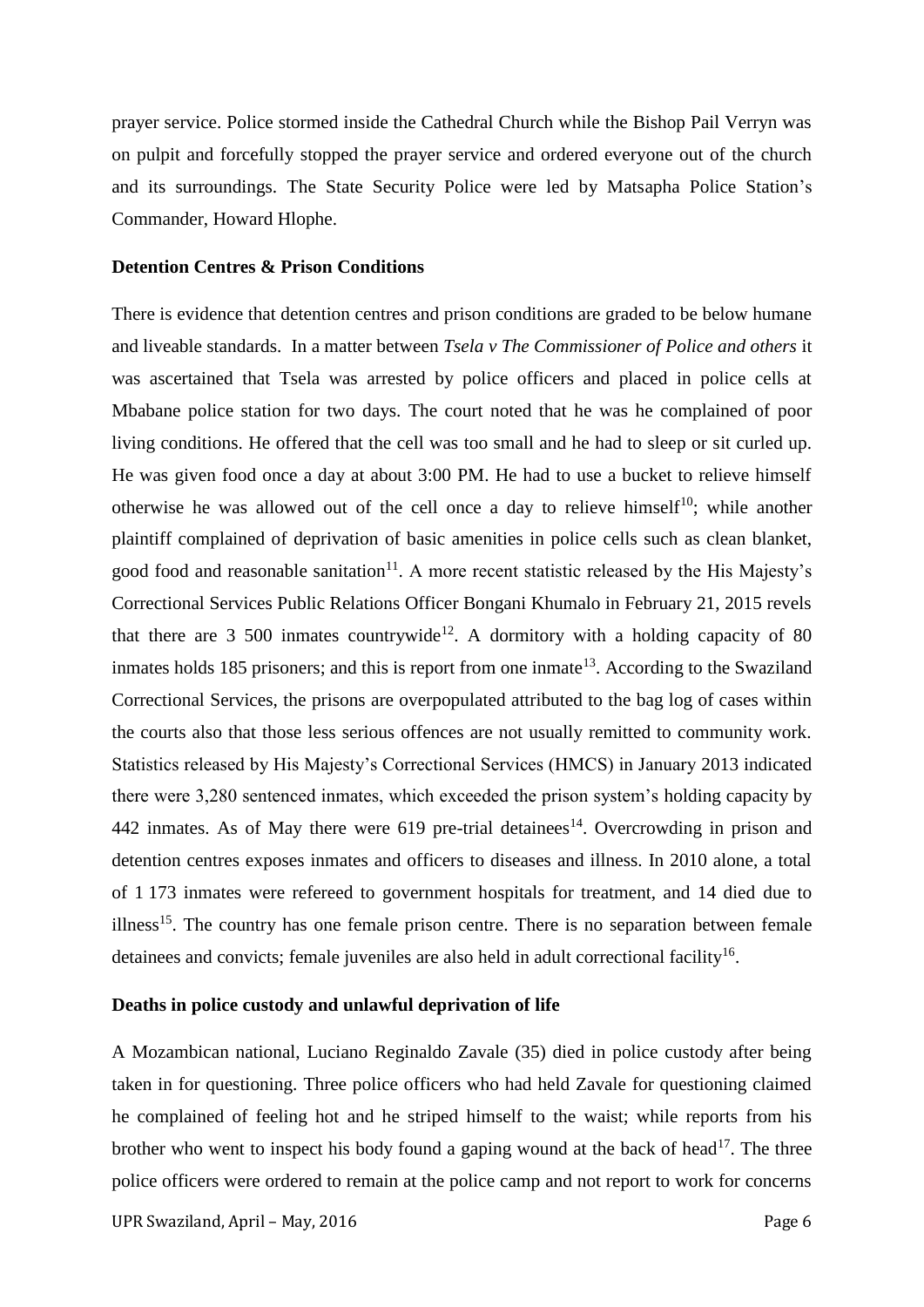over their safety<sup>18</sup>, as opposed to pending investigations of their misconduct or alleged torture while extracting information from the alleged suspect. The family hired an independent pathologists (Dr Steve Naidoo) based in Durban. It was then that Dr Naidoo discovered that two pathologists who had previously worked on the case did not inspect the scene or the pictures taken of the scene. He confirmed that he and the state pathologist were not allowed to inspect either the scene or the pictures taken where Zavale is said to have died. Police Deputy Information and Communications Officer Inspector said the pathologists may not have viewed the scene but usually they were allowed access to the docket, which she said contained everything pertaining to an inquiry<sup>19</sup>.

Of concern are the weak accountability measures for police officials. There is no Commission of inquest in place to investigate cases of police brutality. They are usually set-up especially after a public outcry. However, the problem is always the question of independence and impartiality of the said Commission and the high level of secrecy involved therein. The police have an internal disciplinary mechanism – the Internal Investigation Unit (IIU). The IIU refers some unresolved cases to the Director of Public Persecution. Section 162 (4) and (6)(a) of the Constitution of Swaziland holds that the Director of Public Prosecution (DPP) is required to '*institute and undertake criminal proceedings against any person in respect of any alleged offence' which must be 'with regard to the public interest, the interest of the administration of justice and to the need to prevent abuse of legal process'*. However, as an accountability mechanism, the DPP indicated that there were no cases reported in 2011<sup>20</sup> which have a bearing on police officials despite having been numerous allegations of police abuse in that period. The absence of or none operation of the Human Rights and Public Administration Commission further compounds the problem for aggrieved individuals; and the office of the Ombudsman as an alternative has not been operational since 1985 after the death of the Ombudsman then in office<sup>21</sup>. Unlawful losses of life still persist as Game Rangers have unbridled authority to respond to transgressions of game conservation through the Game  $Act^{22}$ . A number of extra-judicial killings have been reported. A parliamentary committee was appointed to investigate the alleged brutality of game rangers; and the committee reported nine incidents of deaths and injuries against game rangers and 33 against suspected poachers<sup>23</sup>.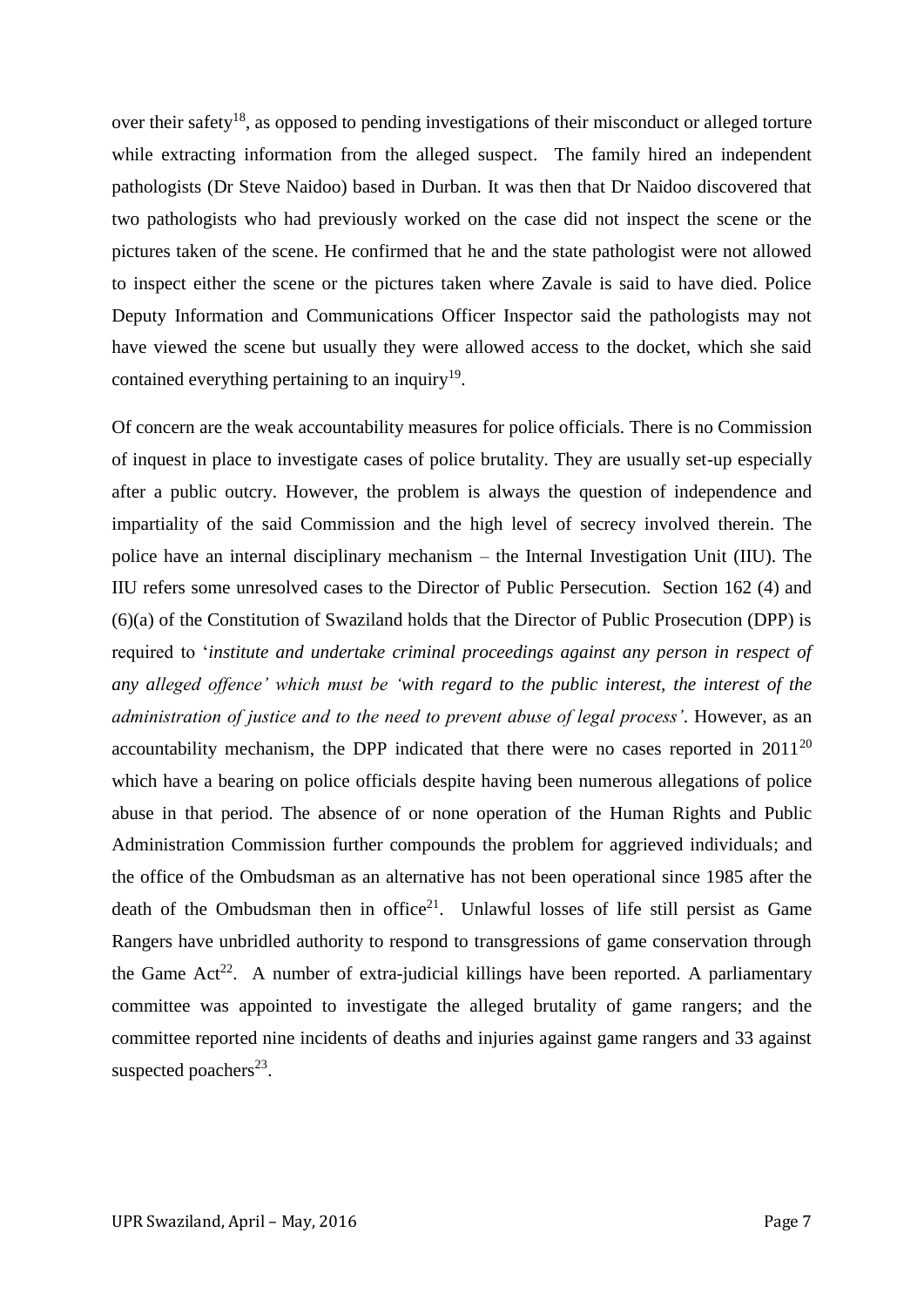#### **Torture and inhuman degrading treatment**

The Constitution protects individuals from inhuman or degrading treatment, slavery and forced labour. It provides that law enforcement officials may not inflict, instigate or tolerate any act of torture or other cruel, inhuman or degrading treatment or punishment, nor may any law enforcement official invoke superior orders or exceptional circumstances as a justification of torture or other cruel, inhuman or degrading treatment or punishment<sup>24</sup>. However, this provision is not regarded as legally enforceable in any court or tribunal since it is contained under the 'guideline principles' section of the Constitution.

In Mbabane, police tortured a 15 year old boy after his mother had reported him for stealing SZL85.00. The boy alleges that he was beaten with a slasher (metal blade tool for cutting grass) and knobkerrie (club) for five hours. While enduring the pain, he alleges that he was made to count the strokes aloud for the police to hear. Instead of being charged, the boy was physically assaulted and made to sit in a chair for thirty minutes before he was sent back home<sup>25</sup>. Phumelela Mkhweli, a political activist died after alleged assault by police after they arrested him<sup>26</sup>. In April 2011, a 66 years old woman was confronted by three police officers regarding the wording on her t-shirt and headscarf. The police allegedly pulled off her Tshirt, throttled her, banged her head against the wall, sexually molested her, kicked her and threw her against a police truck<sup>27</sup>. The US Department of State reported on many allegations of torture and ill-treatment by police; including beatings and temporary suffocation using rubber tube tied around the face, nose, and mouth, or plastic bags over the head<sup>28</sup>.

# **Death Penalty**

There is currently a de facto moratorium on executions in the Kingdom. The last executions took place in 1983. Conflicting reasons have been advanced for this. While it is claimed by some that executions have not taken place because the Government has not been able to procure another executioner since the last one died, the official reason given is that the Government has suspended executions while it searches for a more humane way of carrying out the death sentence. However, there was once a government advertisement calling for applications for the post of hang person. That means the death penalty still exist in; and there is no instrument abolishing the death penalty though the Constitution only provides the death penalty shall not be mandatory. This is evidenced through Mciniseli Jomo Simelane who was sentenced to death by the High Court for murder in November, 2012.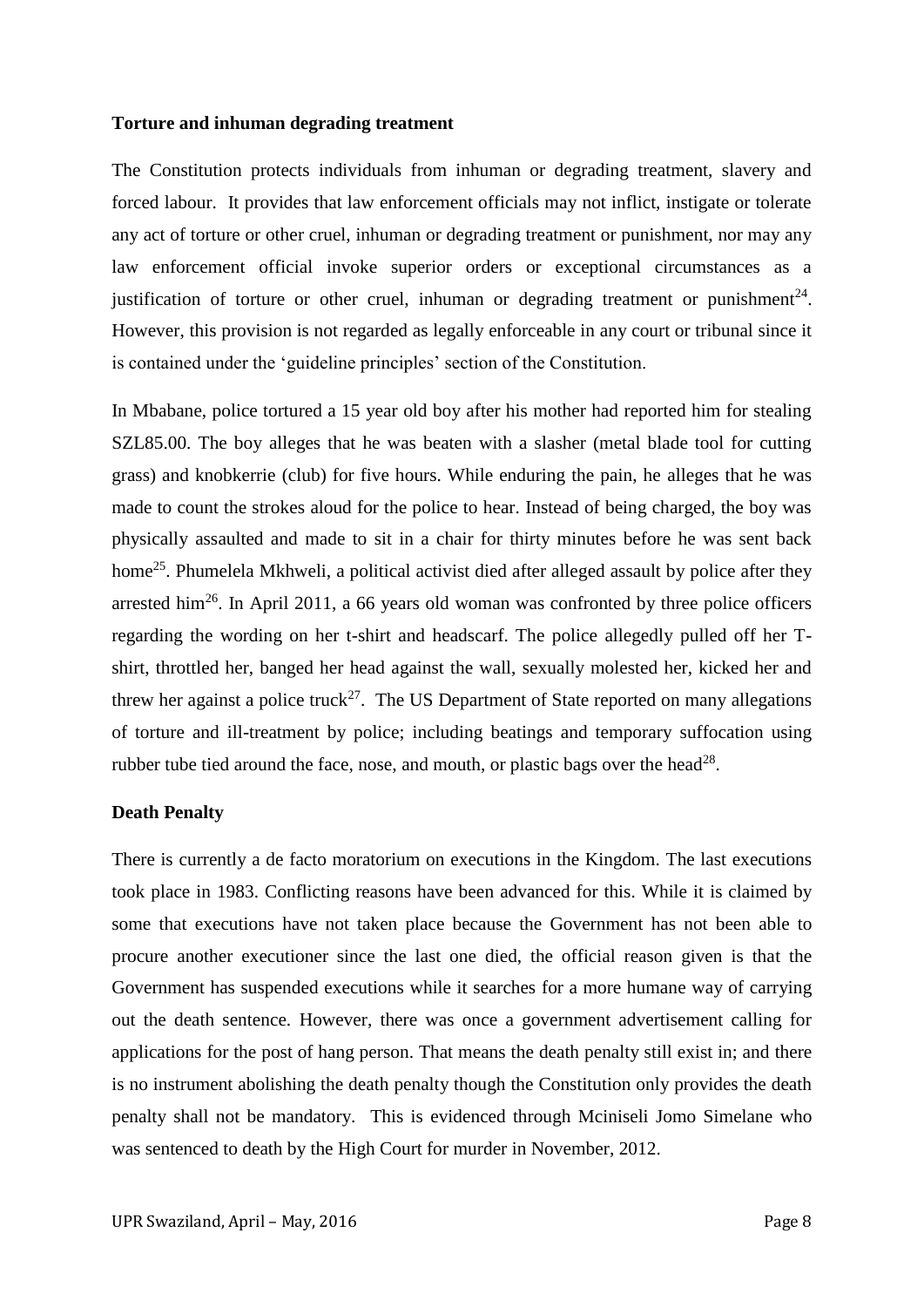## **Independence of the Judiciary**

For the full enjoyment, protection, and administration of Justice, the independence and impartiality of courts is central. The Constitution provides for independence of the judiciary. However, it's a question of the extent of the independence, bearing in mind of the unclear appointments of judges. For example, the appointment of the suspended Justice Mpendulo Simelane, which had sent the whole judiciary into disrepute as miscarriage of justice, was witnessed with shock and dismay.

Judge Mpendulo was appointed as a High Court in February, 2014 though he was constitutionally not qualified for the position. The Constitution states that, for one qualify to be a judge, they must be "*a legal practitioner, barrister or advocate of not less than ten years practice in Swaziland or any part of the Commonwealth or the Republic of Ireland*"; "*a judge of a superior court of unlimited jurisdiction in civil and criminal matters in any part of the Commonwealth or the Republic of Ireland for a period of not less than five years*"; *Alternatively, that individual should have either been a legal practitioner, barrister or advocate and a judge of a superior court as stated above for a combined period of such practice and service of not less than ten years*. Judge Mpendulo Simelane had none of these requirements. The Law Society of Swaziland challenged Simelane's appointment<sup>29</sup>, but their case was dismissed.

# **Right to Fair Trial**

The director of public prosecutions has the legal authority to determine which court should hear a case, and has delegated this responsibility to public prosecutors. Judicial powers are based on two systems: Roman-Dutch law and a system of traditional courts that follows traditional law and custom. The dual system permits for unfairness for offenders. For instance the police make a determination of which case to refer to which court; and often took cases not properly investigated to the traditional courts because the standard of evidence required for conviction was not as high as in the western-style courts<sup>30</sup>. Persons convicted in the traditional courts may appeal to the High Court, though this is often impossible as most people cannot afford the legal costs involved.

#### **4. RECOMMENDATIONS FOR ACTION BY THE STATE UNDER REVIEW**

1. Repeal the Suppression of Terrorism Act of 2008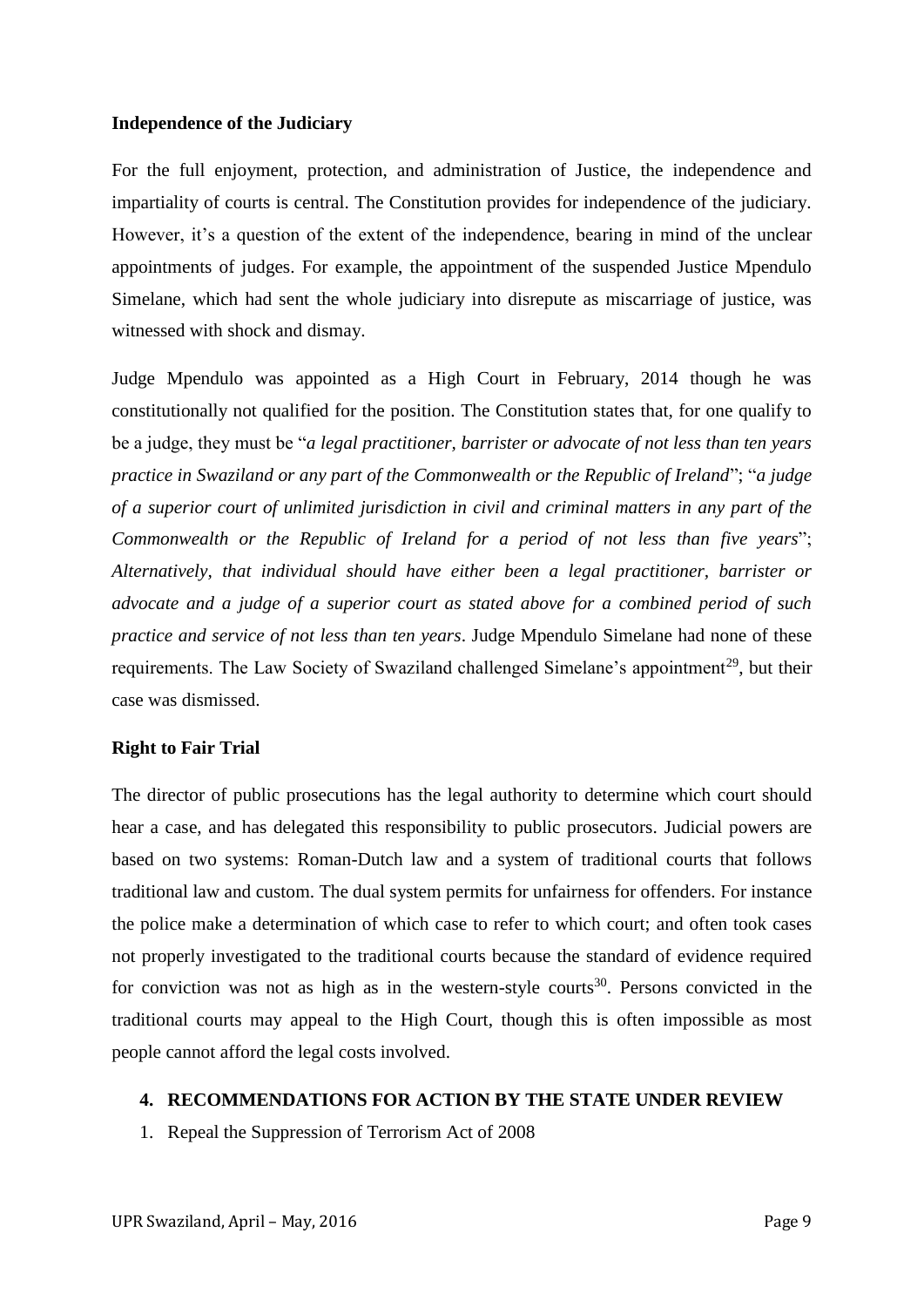- 2. An act a legislation that facilitate the registration, operationalization of political parties
- 3. Develop a legal framework that guarantees freedom of expression, free media and operationalization of other independent media houses.
- 4. Ensure the protection and respect for human rights through freedom of association, expression and assembly.
- 5. Government to engage on an all-inclusive (cross section of the civil society including political parties) meaningful dialogue to map out the country's political way forward.

[csi.org/Swaziland.html#tabs-2,](http://survey.ituc-csi.org/Swaziland.html#tabs-2) accessed 8 August, 2015

**.** 

<sup>18</sup> Times of Swaziland: ZAVALE'S ARRESTING COPS BACK AT WORK (July 9, 2015)

<sup>1</sup> Report of the Working Group of the Universal Periodic Review of Swaziland, October 2011 (A/HRC/WG.6/12/L.4).

<sup>2</sup> The recommendations were made by Hungary, Switzerland, Turkey, Germany, Slovenia, Romania, Portugal and Spain

<sup>&</sup>lt;sup>3</sup> Swaziland First Review, Session 12: Recommendations made by Norway, Romania and Lativia

<sup>&</sup>lt;sup>4</sup> These rights are the right to life; protection to personal liberty, protection from inhuman and degrading treatment, equality before the law, right to fair hearing, protection against arbitrary search or entry, protection of freedom of expression, protection of freedom of movement and protection of freedom of assembly and association

<sup>&</sup>lt;sup>5</sup> Section 79 of the Constitution holds that the system of government for Swaziland is a democratic, participatory, tinkhundla based system which emphasises devolution of state power from central government to tinkhundla areas and individual merit as a basis for election or appointment to public office.  $6R$ estrictions on trade unions' right to organise their administration. [http://survey.ituc-](http://survey.ituc-csi.org/Swaziland.html#tabs-2)

<sup>7</sup> ibid

<sup>&</sup>lt;sup>8</sup> The seven community radios awaiting licensing in Swaziland are Matsenjeni, Ngwempisi, Lubombo, Sidvwashin – Mbabane, Kwaluseni Community radios; the Seventh Day Adventists and Voice of the Church Community Radios. The Voice of the Church currently broadcast through a permit for TransWorld Radio. <sup>9</sup> Section 25 grants the right to associate and assembly; while section 79 emphases that elections are conducted on the Tinkhundla sytems of government which recognises only individual merit as a basis for political office.

<sup>&</sup>lt;sup>10</sup> Human Rights and Policing: Accessing South African countries' compliance with the SARPCCO Code of Conduct for Police Officials

 $11$  ibid

<sup>&</sup>lt;sup>12</sup> Times of Swaziland, 21 February 2015

 $13$  ibid

<sup>&</sup>lt;sup>14</sup> United States Department of State (2013) Country Report on Human Rights Practices for 2013: Swaziland. http://www.state.gov/documents/organization/220377.pdf

<sup>15</sup> United States Department of State (2010) Country Report on Human Rights Practices for 2010: Swaziland  $16$  ibid

<sup>&</sup>lt;sup>17</sup> Times of Swaziland: ZAVALE HAS GAPING WOUND IN THE HEAD (June 19, 2015)

http://www.times.co.sz/news/103305-zavale-has-gaping-wound-in-the-head.html

http://www.times.co.sz/news/103618-zavale%E2%80%99s-arresting-cops-back-at-work.html

<sup>&</sup>lt;sup>19</sup> Times of Swaziland http://www.times.co.sz/news/103348-zavale-pathologists-blocked-from-viewing-sceneof-death.html

<sup>&</sup>lt;sup>20</sup> There being no latest report from the Police

<sup>&</sup>lt;sup>21</sup> Policing and Human Rights: Assessing Southern African Countries' Compliance with the SARPCCO Code of Conduct for Police Officials